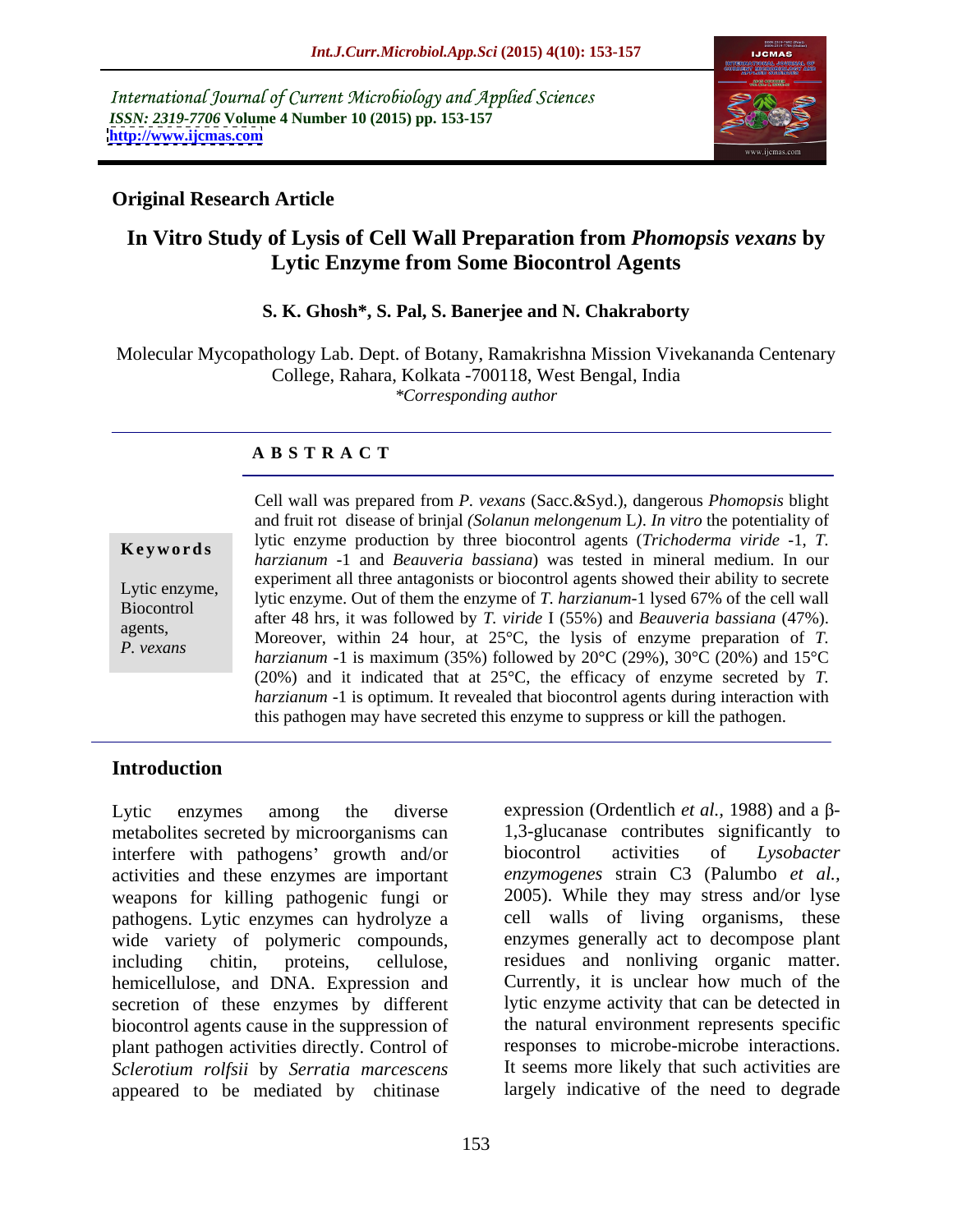complex polymers in order to obtain carbon **Material and Methods** nutrition. Furthermore, some products of lytic enzyme activity may contribute to **Preparation of cell wall of the fungal** indirect disease suppression. For example, oligosaccharides derived from fungal cell

The quantitative contribution of any and all  $\qquad 0.1M$  NaCl, 0.1M acetate buffer (pH= 5.5) of the above compounds to disease source for microbial populations in the soil of  $0.2\mu$ M Na<sub>2</sub>NO<sub>3</sub> was then added to keep and rhizosphere. However, such activities can be manipulated so as to result in greater disease suppression. **Preparation of enzyme from biocontrol** 

For example, in post-harvest disease control, addition of chitosan can stimulate microbial Trichoderma viride-1, Trichoderma degradation of pathogens similar to that of *harzianum-*1*,* & *Beauveria bassiana* were an applied hyperparasite (Benhamou, 2004). grown separately in 250 ml conical flasks Chitosan is a non-toxic and biodegradable containing 100 ml mineral medium for 8 polymer of beta-1,4-glucosamine produced from chitin by alkaline deacylation.

Amendment of plant growth substratum with chitosan suppressed the root rot caused by *Fusarium oxysporum* f. sp. *radicis*- tartarate:2g; K<sub>2</sub>HP0<sub>4</sub>:1 g; MgS0<sub>4</sub> 7H<sub>2</sub>0:0.5g; *lycopersici* in tomato (Lafontaine and Benhamou, 1996). Although the exact mechanism of action of chitosan is not fully The trace element solution in (mg/L) : understood, it has been observed that  $Na<sub>2</sub>B<sub>4</sub>O<sub>7</sub>$ ,  $10H<sub>2</sub>O$ ,  $100$ ;  $ZnSO<sub>4</sub>$ ,  $7H<sub>2</sub>O$ ,  $70$ ; treatment with chitosan increased resistance  $FeSO_4$ ,  $7H_2O$ ,  $50$ ;  $CuSO_4$ ,  $5H_2O$ ,  $10$ ; to pathogens. Therefore, the main objectives MnSO<sub>4</sub>,  $4H_2O$ ,  $10$ ;  $(NH_4)$ <sub>6</sub> Mn<sub>7</sub>O<sub>24</sub>,  $4H_2O$ , of this work are to prepare cell wall from some plant pathogens, to produce lytic enzyme from biocontrol agent and finally to evaluate of enzyme action or cell wall and mycelium by filtration through Whatman

### **Material and Methods**

# **pathogen-** *Phomopsis vexans*

walls are known to be potent inducers of The pathogen growing on PDA slants was plant host defences. Interestingly, harvested after 20 days of growth in 5 ml of *Lysobacter enzymogenes* strain C3 has been distilled sterile water from each slant. An shown to induce plant host resistance to aliquot of 25 ml of pathogen suspension was disease (Kilic-Ekici and Yuen, 2003), obtained from 5 slants. They were crushed though the precise activities leading to this and homogenized in a homogenizer (A.HT induction are not entirely clear. Philadelphia, U.S.A). It was washed by suppression is likely to be dependent on the from cytoplasmic materials. The wall was composition and carbon to nitrogen ratio of inactivated by heating at 100°C for 30 the soil organic matter that serves as a food minutes in a boiling water bath. An aliquot repeated centrifugation (3000 rpm) with 0.1M NaCl, 0.1M acetate buffer (pH= 5.5) and distilled water until the cells were free of  $0.2\mu$ M Na<sub>2</sub>NO<sub>3</sub> was then added to keep the preparation sterile.

# **Preparation of enzyme from biocontrol agents**

*Trichoderma viride-*1*, Trichoderma*  days at  $25 \pm 1$ °C.

### **Mineral medium**

Glucose (anhydrous):10 g; Ammonium  $.7H_20:0.5g$ ; Trace element solution:1 ml;pH:5.5.

MnSO<sub>4</sub>, 4H<sub>2</sub>O, 10; (NH<sub>4</sub>)<sub>6</sub> Mn<sub>7</sub>O<sub>24</sub>, 4H<sub>2</sub>O, 10.

enzyme interaction. Filter No. 3. The filtrate was centrifuged at The culture filtrate was separated from the 3000 rpm for 30 minutes. The culture filtrate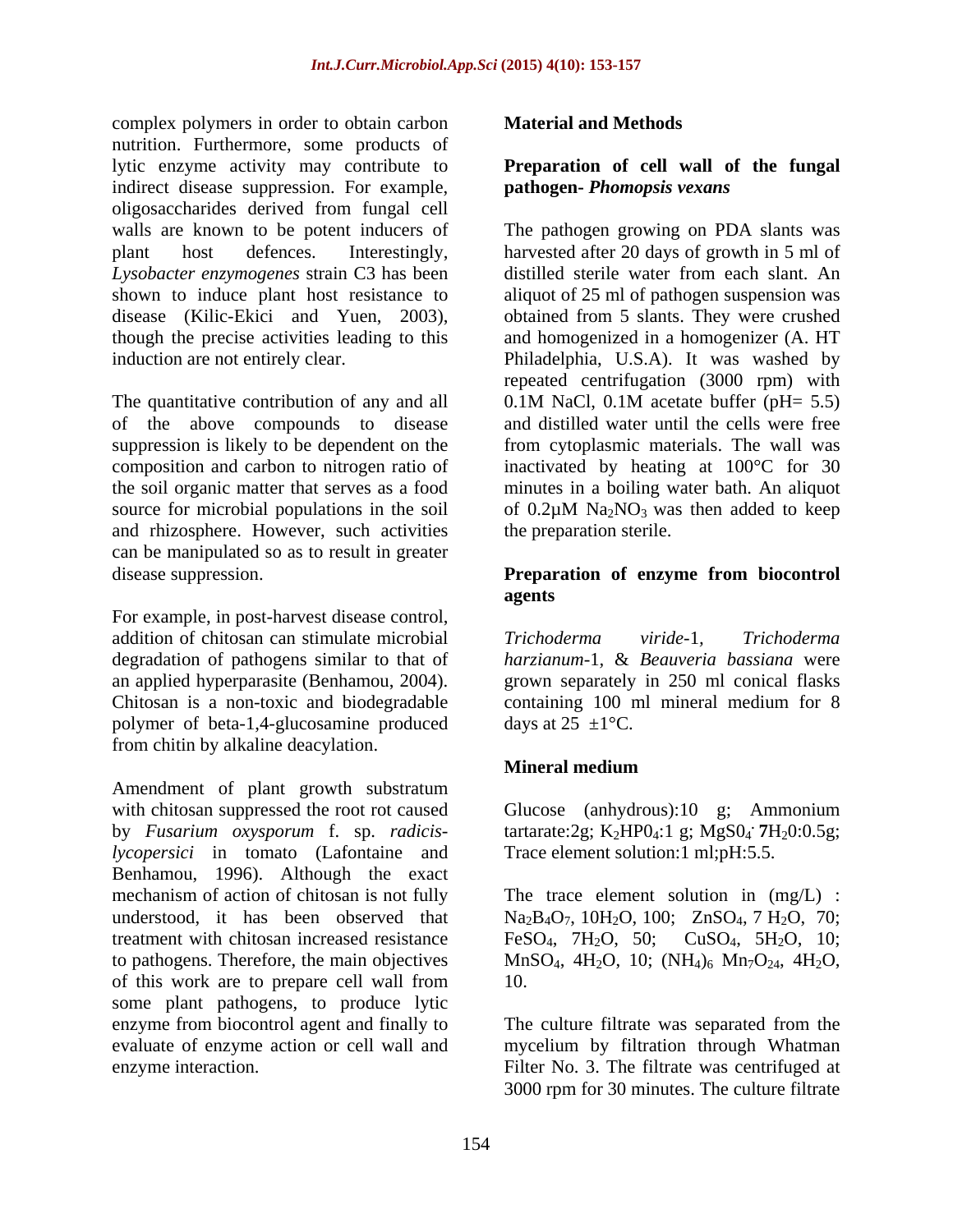This resultant preparation was taken as that bathogens by enzymes of different of enzyme. antagonists or biocontrol agents.

One mg. of cell wall preparation was taken in 1 ml. of 0.05 M borate- citrate-phosphate Result and Discussion buffer (pH 5.5). This was inoculated for different times (12 hr, 24hr 36 hr, 48 hr) and temperature (5°C, 10°C, 15°C, 20°C, 25°C, 30°C and 35°C) with 1 ml enzyme preparation. Turbidity was measured in  $-1$ , *T. viride*  $-1$  and *B. bassiana*). The Nephelometric turbidity units (NTU) by enzyme of *T. harzianum* -1 lysed 68% of the Nephelometric turbidity units (NTU) by Nephelometric method with the help of a Nephelometer (Systronic, India). The *viride -*1 (55%) and *Beauveria bassiana* sample was diluted with one or more volumes of turbidity free water until turbidity level fell down within limits of 30 to 40 NTU. Turbidity in original sample was calculated from the turbidity of diluted (1980) observed that *Gliocladium roseum* sample and the dilution factor was known. The sample was then transferred to the turbidometer tube and direct reading was taken on the scale. The calculation was done

Nephelometric Turbidity Units  $= A x$  $(B+C)/C$  where  $A=NTU$  found in diluted sample, B = Volume of dilution water in ml;  $C =$  sample Volume taken for dilution in ml.

was then dialysed twice against two changes The percentage loss in turbidity indicates the of double distilled water for 48 hrs at 4°C. measure of lysis of the cell wall of pathogens by enzymes of different

**Measurement of lysis** The boiled enzyme (30 minutes) was taken as control for the experiment.

### **Result and Discussion**

by using this formula: *solani* hyphae parasitized by *Trichoderma*  The data presented in table 1 revealed the degree of cell wall lysis of *P.vaxans* by enzymes of biocontrol agents (*T. harzianum* -1, *T. viride* -1 and *B. bassiana*). The enzyme of *T. harzianum* -1 lysed 68% of the cell wall after 48 hrs, it was followed by *T.*  (47%). The involvement of enzyme in mechanism of mycoparasitism of mycoparasites is recorded by many workers (Elad *et al.,* 1983). Panchenari and Dix parasitized on *B. alli* by glucanase enzyme which degrades glucans of the cell wall. Elad *et al.* (1983) revealed lysed sites and penetration holes at the area of contact of *R.*  spp. They detected with scanning electron microscope and fluorescence microscope high amount of secretion of  $\beta$ -1, 3 glucanase and chitinase in dual agar cultures where *T. harzianum* parasitized *S*. *rolfsii*.

**Table.1** Degree of lysis (%) of the cell wall preparation of the pathogen by different biocontrol agents at  $25\pm10^{\circ}\text{C}$ 

|                      |                                | *Percentage of lysis of cell wall P. vexans |               |                  |
|----------------------|--------------------------------|---------------------------------------------|---------------|------------------|
| <b>Antagonists</b>   | 12 <sub>hr</sub>               | 24 <sub>hr</sub>                            | 36 hr         | <b>48hr</b>      |
| Trichoderma viride-1 |                                |                                             |               |                  |
| harzianum-1          | $\bigcap_{k=1}^{\infty}$<br>رے |                                             |               | - -<br><b>UO</b> |
| Beauveria bassiana   | . .                            |                                             | $\sim$ $\sim$ |                  |

\*percentage mean data of three replicas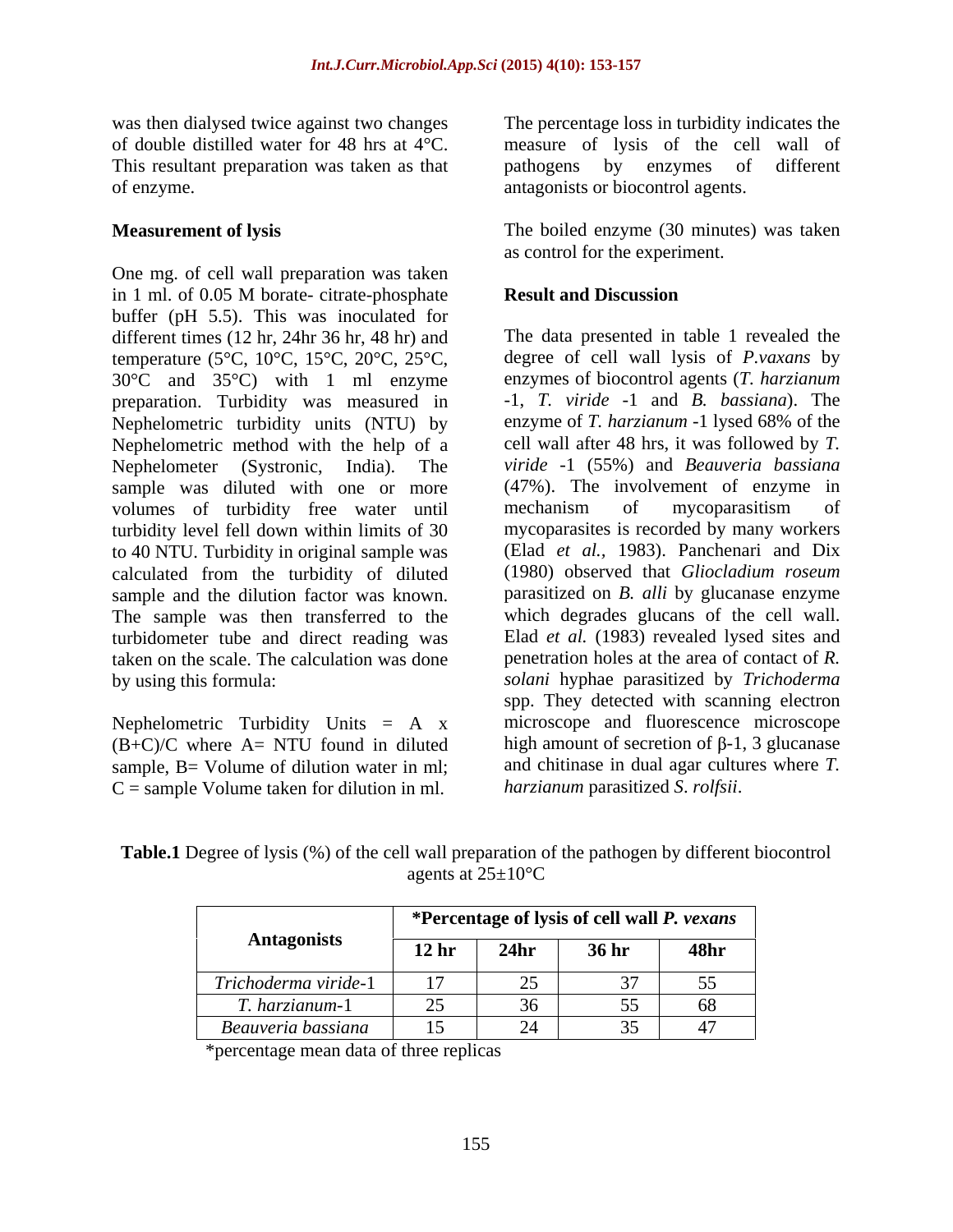|              | <b>Incubation</b>   Lysis $(\sqrt{6})$ of <i>P. vexans</i> cell wall |
|--------------|----------------------------------------------------------------------|
| temperature  | $\vert$ preparation measured after 24 $\vert$                        |
| $\mathbf{u}$ | hour of incubation                                                   |
|              | ( )(                                                                 |
|              |                                                                      |
|              |                                                                      |
| 20           |                                                                      |
| $\Omega$     |                                                                      |
| 30           |                                                                      |
|              |                                                                      |

**Table.2** Effect of different temperatures on the lyses cell wall by enzyme preparation of *T. harzianum*-1

The enzyme of *T. harzianum* rapidly digested (86%) the cell wall of *R. solani* within 25 hrs (Srivastava and Singh, 2000). Lytic enzyme of *T. harzianum* digested 76% of the cell wall preparation of *A. rabiei* (Chakraborty *et al.,* 2008). Ghosh *et al.* (2015) recorded *T. harzianum* -1 secreted lytic enzyme and lysed 45% of cell wall preparation of *P. digitatum*. In this showed the same trend. The table 2 showed that within 24 hour, at 25<sup>o</sup>C, the lysis of preparation of Ascochyta rabiei enzyme preparation of *T. harzianum*-I is maximum (35%) followed by  $20^{\circ}$ C (29%) 30°C (20%) and 15°C (20%) and it indicated that at 25°C, the efficacy of enzyme secreted Elad, Y., Chet, I., Henis, Y. 1983. Parasitism

In conclusion, all three biocontrol agents (*T harzianum*-1, *T viride* -1 and *B bassiana*) produced lytic enzymes and lysed cell wall biocontrol agents during interaction between this pathogen may have secreted this *Penicillium digitatum* and lytic enzyme to suppress or kill the pathogen. enzyme from some biocontrol agents

Authors are grateful to the Principal of resistance as a mechanism of RKMVC College for all kind of lab facilities. C3.

# **Reference**

- Benhamou, N. 2004. Potential of the mycoparasite, *Verticillium lecanii*, to protect citrus fruit against *Penicillium digitatum*, the causal agent of green mold: A comparison with the effect of chitosan. *Phytopathology, 94: 693-705.*
- experiment, enzymes of *T. harzianum* 1 Chakraborty, N., Ghosh, S.K., Sengupta, C. 2008. Study of lysis of cell wall preparation of *Ascochyta rabiei* (pass) Labr. by different antagonists. *Indian J. Bot. Res.,* 4(3&4): 465 468.
- by *T. harzianum*-I is optimum. of *Trichoderma* spp. on *Rhizoctonia solani* and *Sclerotium rolfsii* scanning microscopy and fluorescence microscopy. *Phytopathology, 73: 85-88.*
- preparation of *P vexans*. It gives clue that Ghosh, S.K., Pal, S., Banerjee, S. 2015. **Acknowledgement** Res., 7(8): 19383–85. Study of cell wall preparation of *Penicillium digitatum* and lytic enzyme from some biocontrol agents and their interaction. *Int. J. Curr. Res.,* 7(8): 19383–85.
	- Kilic-Ekici, O., Yuen, G.Y. 2003. Induced resistance as a mechanism of biological control by *Lysobacter enzymogenes* strain C3. *Phytopathology*, 93: 1103-1110.